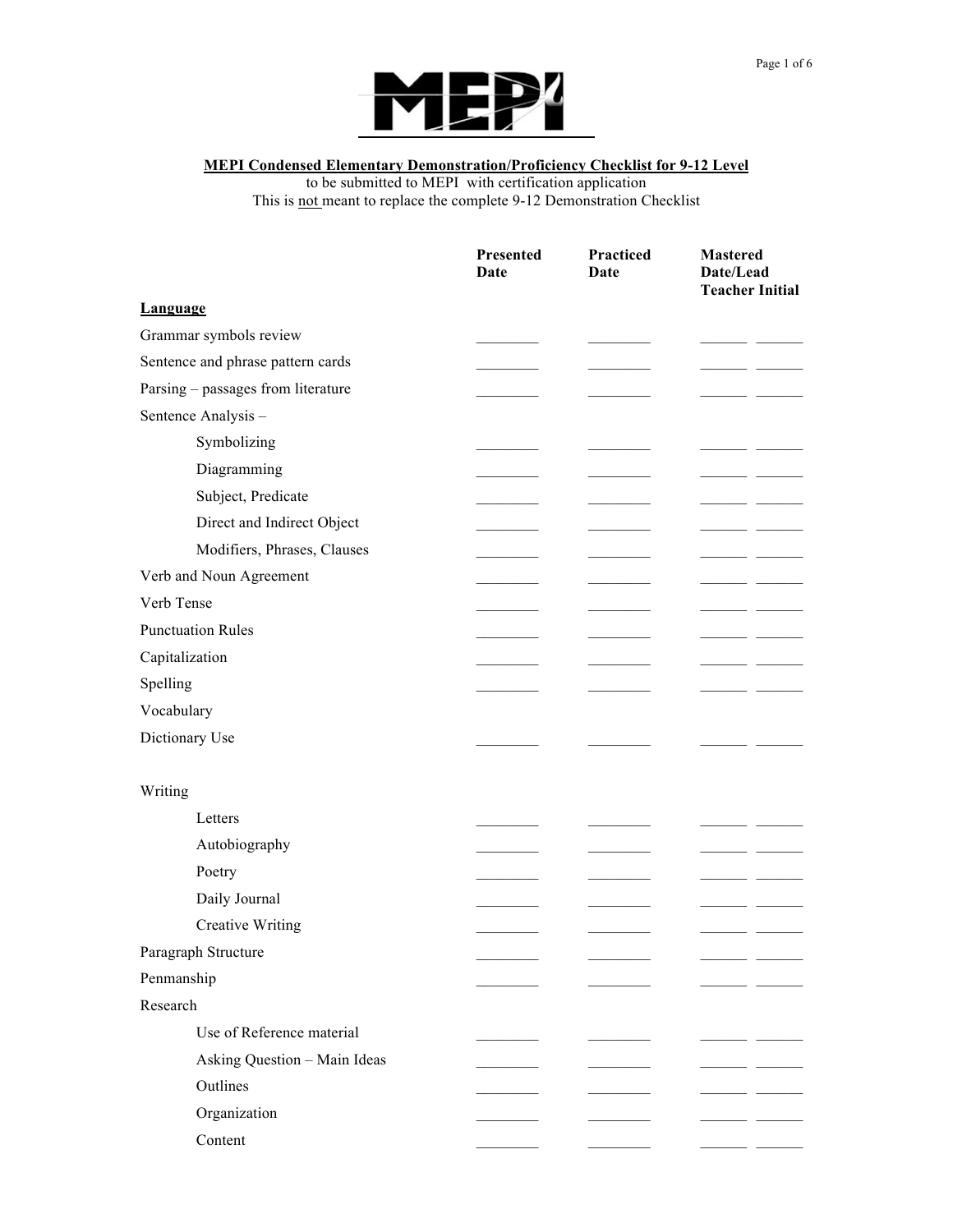|                                          | Presented<br>Date | Practiced<br>Date | Page 2 of 6<br><b>Mastered</b><br>Date/Lead<br><b>Teacher Initial</b> |
|------------------------------------------|-------------------|-------------------|-----------------------------------------------------------------------|
| Reading                                  |                   |                   |                                                                       |
| Biography                                |                   |                   |                                                                       |
| Oral                                     |                   |                   |                                                                       |
| Comprehension                            |                   |                   |                                                                       |
| <b>Literary Elements</b>                 |                   |                   |                                                                       |
| <b>Mathematics</b>                       |                   |                   |                                                                       |
| History of Math                          |                   |                   |                                                                       |
| Place Value                              |                   |                   |                                                                       |
| Operations - whole                       |                   |                   |                                                                       |
| Review -Addition                         |                   |                   |                                                                       |
| -Subtraction                             |                   |                   |                                                                       |
| Multiplication                           |                   |                   |                                                                       |
| Checkerboard                             |                   |                   |                                                                       |
| Dynamic Abstract Multiplication          |                   |                   |                                                                       |
| Squaring                                 |                   |                   |                                                                       |
| Cubing                                   |                   |                   |                                                                       |
| Pythagoras Squares                       |                   |                   |                                                                       |
| <b>Square Root</b>                       |                   |                   |                                                                       |
| Division                                 |                   |                   |                                                                       |
| Long Division                            |                   |                   |                                                                       |
| Fractions (Mortensen Material)           |                   |                   |                                                                       |
| <b>Addition - Same Denominators</b>      |                   |                   |                                                                       |
| Subtraction - Same Denominators          |                   |                   |                                                                       |
|                                          |                   |                   |                                                                       |
| Equivalency                              |                   |                   |                                                                       |
| <b>Addition - Different Denominators</b> |                   |                   |                                                                       |
| Subtraction - Different Denominators     |                   |                   |                                                                       |
| Multiplication                           |                   |                   |                                                                       |
| Division                                 |                   |                   |                                                                       |
| <b>Mixed Numbers</b>                     |                   |                   |                                                                       |
| Factors/Prime Factors/Multiples          |                   |                   |                                                                       |
| Decimals                                 |                   |                   |                                                                       |
| Reading/Writing                          |                   |                   |                                                                       |
| Operations - Addition                    |                   |                   |                                                                       |
| Operations - Subtraction                 |                   |                   |                                                                       |
| Operations - Multiplication              |                   |                   | - -                                                                   |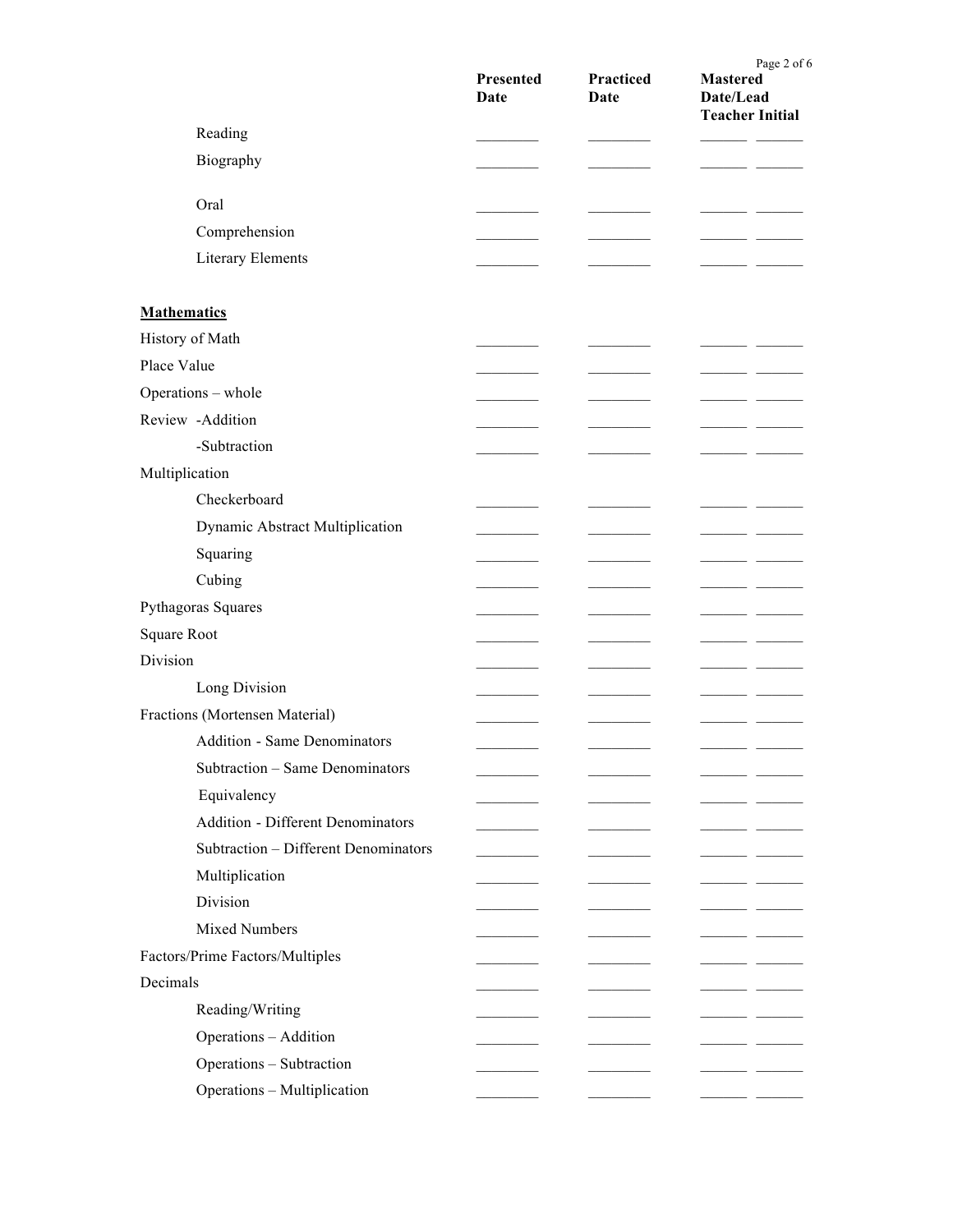|                                               | Presented<br>Date | Practiced<br>Date | Page 3 of 6<br><b>Mastered</b><br>Date/Lead<br><b>Teacher Initial</b> |
|-----------------------------------------------|-------------------|-------------------|-----------------------------------------------------------------------|
| Operations - Division                         |                   |                   |                                                                       |
| Powers of Numbers                             |                   |                   |                                                                       |
| Percentage -                                  |                   |                   | ___                                                                   |
| Fractions and percentages                     |                   |                   |                                                                       |
| Decimals and percentages                      |                   |                   |                                                                       |
| <b>Budget</b>                                 |                   |                   |                                                                       |
| Negative Integers - Operations                |                   |                   |                                                                       |
| Word problems for all operations              |                   |                   |                                                                       |
| Measurement - Linear/Weight                   |                   |                   | - -                                                                   |
| Metric                                        |                   |                   | - -                                                                   |
| Standard                                      |                   |                   | ___                                                                   |
| Conversions                                   |                   |                   |                                                                       |
| Time - Word Problems                          |                   |                   |                                                                       |
| Temperature - Word Problems                   |                   |                   |                                                                       |
| Money - Word Problems                         |                   |                   |                                                                       |
| Math Practice Book                            |                   |                   |                                                                       |
| Math Games                                    |                   |                   |                                                                       |
| Geometry                                      |                   |                   |                                                                       |
| History                                       |                   |                   |                                                                       |
| Geometry Nomenclature                         |                   |                   | ___                                                                   |
| Measurement of Angles                         |                   |                   |                                                                       |
| Area                                          |                   |                   |                                                                       |
| Volume - Material                             |                   |                   |                                                                       |
| Pythagorean Theorem                           |                   |                   |                                                                       |
| Math Facts                                    |                   |                   |                                                                       |
| Pre-Algebra Text                              |                   |                   |                                                                       |
| Algebra - Operations                          |                   |                   |                                                                       |
|                                               |                   |                   |                                                                       |
| <b>Cultural Studies</b><br>Origin of Elements |                   |                   |                                                                       |
| Introduction to Periodic Table                |                   |                   |                                                                       |
| Atom and Molecules                            |                   |                   |                                                                       |
| Molecular Models                              |                   |                   |                                                                       |
| Geology Timeline                              |                   |                   |                                                                       |
| Geography                                     |                   |                   |                                                                       |
| Physical Geography                            |                   |                   |                                                                       |
| Political Geography                           |                   |                   |                                                                       |
| Economic Geography                            |                   |                   |                                                                       |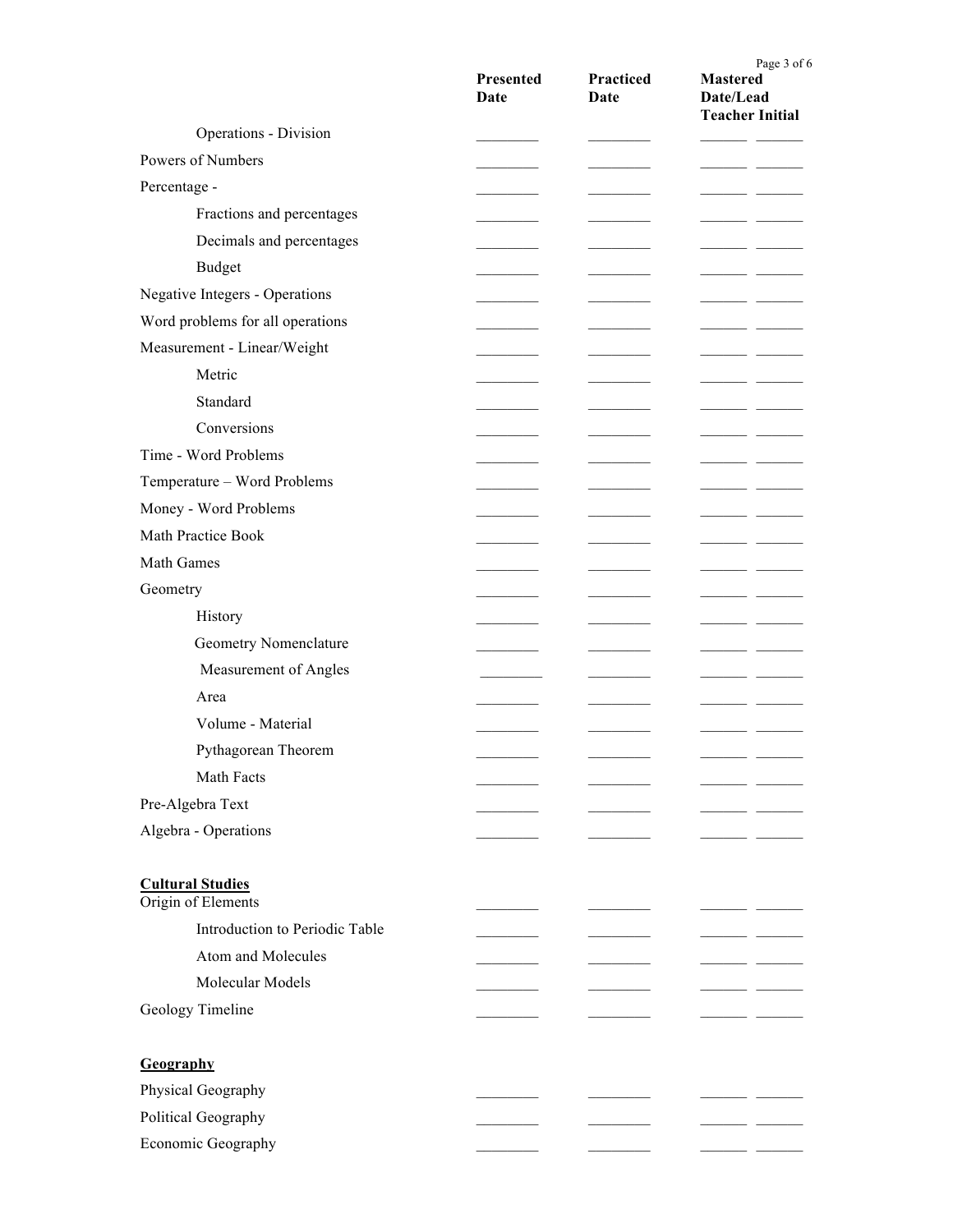|                                     | Presented<br>Date | Practiced<br>Date | Page 4 of 6<br><b>Mastered</b><br>Date/Lead<br><b>Teacher Initial</b> |
|-------------------------------------|-------------------|-------------------|-----------------------------------------------------------------------|
| Human - Cultural Geography          |                   |                   |                                                                       |
| Needs of Humans                     |                   |                   | $\overline{\phantom{a}}$                                              |
| World Geography                     |                   |                   |                                                                       |
| Climate                             |                   |                   |                                                                       |
| Ocean Currents                      |                   |                   |                                                                       |
| Flora and Fauna                     |                   |                   |                                                                       |
| World Atlas Projects                |                   |                   |                                                                       |
| U.S. Geography and History Projects |                   |                   |                                                                       |
| Map Study Skills                    |                   |                   | $\sim$                                                                |
| Longitude                           |                   |                   |                                                                       |
| Latitude                            |                   |                   |                                                                       |
|                                     |                   |                   |                                                                       |
| Zoology                             |                   |                   |                                                                       |
| Care of Animals                     |                   |                   |                                                                       |
| Classification                      |                   |                   |                                                                       |
| Animal Research                     |                   |                   |                                                                       |
| Tree of Life                        |                   |                   |                                                                       |
| <b>Vital Functions</b>              |                   |                   |                                                                       |
| Vertebrates                         |                   |                   |                                                                       |
| Invertebrates                       |                   |                   |                                                                       |
| Five Kingdoms                       |                   |                   |                                                                       |
| <b>Chinese Boxes</b>                |                   |                   |                                                                       |
| Animal Cell                         |                   |                   |                                                                       |
|                                     |                   |                   |                                                                       |
| Habitats of Animals                 |                   |                   |                                                                       |
| <b>Endangered Animals</b>           |                   |                   |                                                                       |
| Human Impact                        |                   |                   |                                                                       |
| Food Webs                           |                   |                   |                                                                       |
| Ecosystems and Inhabitants          |                   |                   | - -                                                                   |
| Oceans                              |                   |                   | $ -$                                                                  |
| Desserts                            |                   |                   |                                                                       |
| Rain Forests                        |                   |                   |                                                                       |
| Wetlands                            |                   |                   |                                                                       |
| <b>Botany</b>                       |                   |                   |                                                                       |
| Classification - Nomenclature       |                   |                   |                                                                       |
| Nitrogen Cycle                      |                   |                   | - -                                                                   |
| Photosynthesis                      |                   |                   |                                                                       |
|                                     |                   |                   |                                                                       |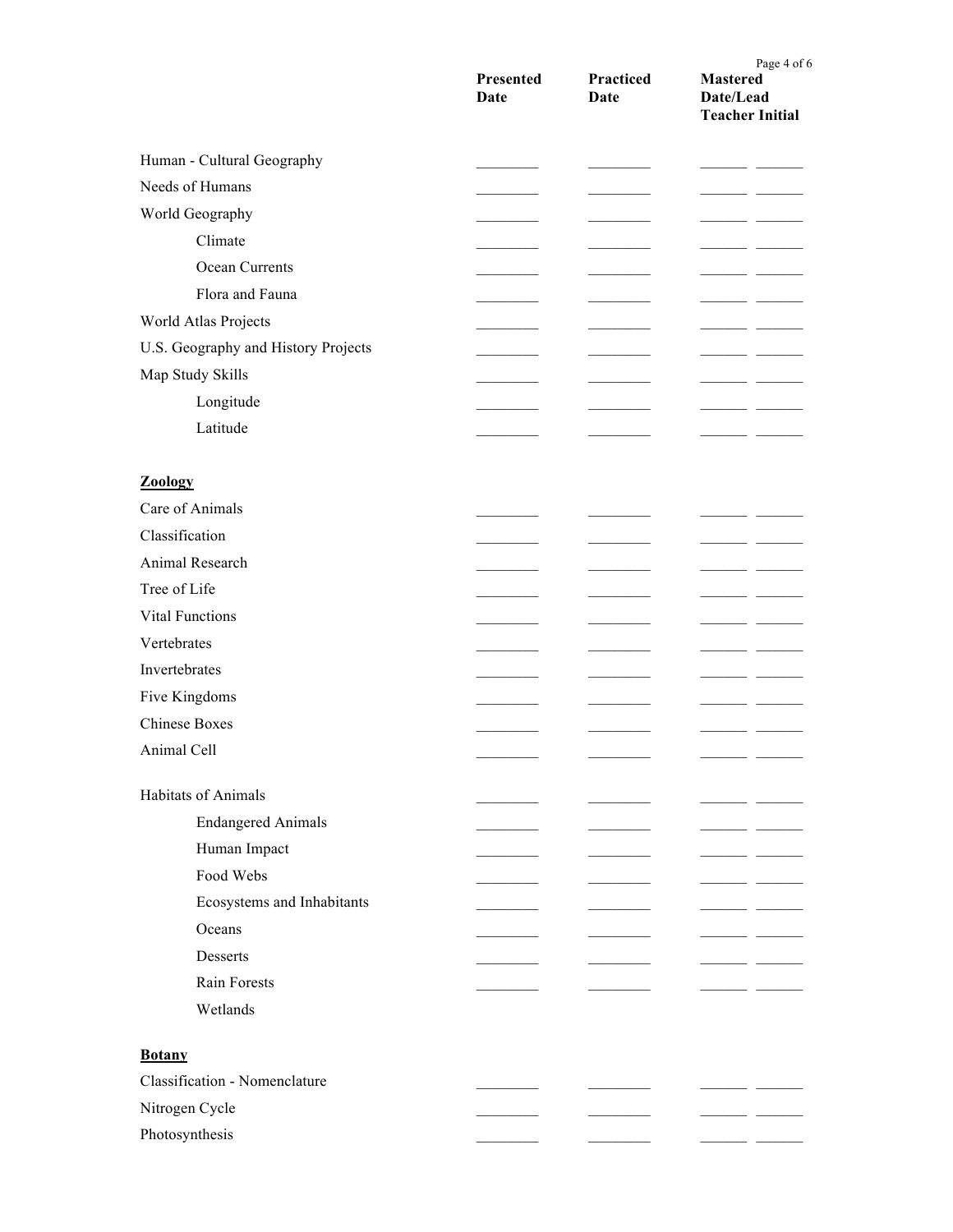|                                               | Presented<br>Date | Practiced<br>Date | Page 5 of 6<br><b>Mastered</b><br>Date/Lead |
|-----------------------------------------------|-------------------|-------------------|---------------------------------------------|
|                                               |                   |                   | <b>Teacher Initial</b>                      |
| Transpiration                                 |                   |                   |                                             |
| Respiration                                   |                   |                   |                                             |
| Research - Plant Cell                         |                   |                   |                                             |
| Gardening                                     |                   |                   |                                             |
| Experiments                                   |                   |                   |                                             |
| <b>Vital Functions</b>                        |                   |                   |                                             |
| <b>Chinese Boxes</b>                          |                   |                   |                                             |
| Primitive Plants                              |                   |                   |                                             |
|                                               |                   |                   |                                             |
| <b>Human Physiology</b>                       |                   |                   |                                             |
| The Great River                               |                   |                   | - -                                         |
| Detailed Study of all Systems                 |                   |                   |                                             |
| Circulatory                                   |                   |                   |                                             |
| Lymphatic                                     |                   |                   |                                             |
| Respiratory                                   |                   |                   |                                             |
| Nervous - Brain - Sensory                     |                   |                   |                                             |
| Skeletal                                      |                   |                   |                                             |
| Muscular                                      |                   |                   |                                             |
| Digestive                                     |                   |                   |                                             |
| Nutrition                                     |                   |                   |                                             |
| Endocrine                                     |                   |                   |                                             |
| Reproductive                                  |                   |                   |                                             |
| Excretory                                     |                   |                   |                                             |
| Structures - Organs - Functions               |                   |                   |                                             |
| Cell Function - Structure                     |                   |                   |                                             |
|                                               |                   |                   |                                             |
| <b>History</b>                                |                   |                   |                                             |
| Review - Early to Modern Humans               |                   |                   |                                             |
| Review - Needs of Humans and use for research |                   |                   |                                             |
| Early Civilizations                           |                   |                   |                                             |
| <b>Recent Civilizations</b>                   |                   |                   |                                             |
| Medieval                                      |                   |                   |                                             |
| Renaissance                                   |                   |                   |                                             |
| Migration                                     |                   |                   |                                             |
| <b>Explorers and Historic Figures</b>         |                   |                   |                                             |
| Human Impacts in History                      |                   |                   |                                             |
| Research                                      |                   |                   |                                             |